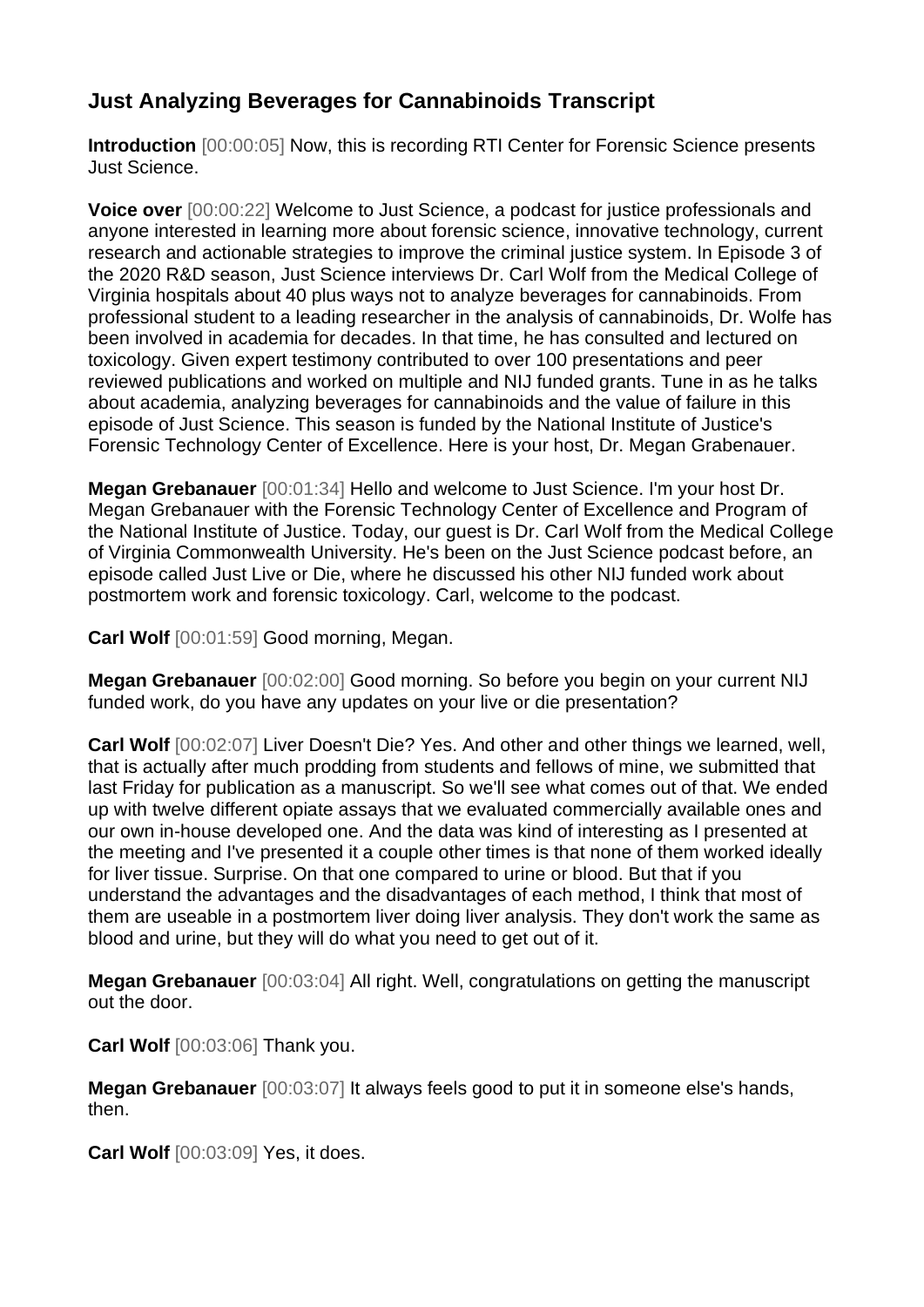**Megan Grebanauer** [00:03:10] I see from looking over your bio that education is a pretty big part of your career. Is it still a big component of your daily work?

**Carl Wolf** [00:03:17] At one time, I was a professional student for many years of my life, and then it was one of those I want to say circumstantial things that happened in my life. Things came up and I didn't get my degrees when I got my bachelors and whatever, but my masters and then my Phd took a little longer than I had planned on. And then it was sort of like in that I had opportunities to take just a few extra classes like one hundred and forty four graduate credit hours of classes. So I've had the ability of taking the basic things that people take. But then I got to take a lot of odd and weird things which became and have become very useful in. And all the things that I do in my life, in my world. I talk to physicians and nurses and pharmacists and attorneys and judges and residents. And so being able to speak on their level is a great advantage. Then they're more willing to listen to you as not just you're the expert. Yeah. Yeah. Tell me what's going on. What if you can put it in their terms of what they understand? It makes it more personable I guess.

**Megan Grebanauer** [00:04:21] Did you take any particular classes that at the time seemed irrelevant, but it turned out to be pretty useful knowledge to have in your back pocket?

**Carl Wolf** [00:04:29] No, I. Maybe I'm too old or whatever. But you know, I had in high school we worked in chemistry labs that didn't have hoods. And, you know, we opened bottles on the counter. And I know there's safety issues and I understand. Trust me. I understand all that. I've yeah, blown up enough and burned up enough stuff in my life.

[00:04:48] I do. I do understand that. But some of that is the wow of that is what got me into that is the fact that, you know, you can you can watch things spontaneously combust or you can mix things together and make a new product in your life. This is kind of cool. And now a lot of that is done online. But you don't get to really see. You don't get to go, oh, what happens if I had a little bit more of this? What? You know, where does it go? Or if I don't put enough in? We only teach success. And in my life, failure has been far more often than what people call success. It's taken me a long time to get to where I am. And, you know, I wouldn't give up any of the any of the failures that have happened because that's how we learn.

**Megan Grebanauer** [00:05:34] I can tell you seem very comfortable with that. We'll talk about that in a minute. So we're here this week at the American Academy of Forensic Sciences annual meeting. You presented a presentation called Forty Plus Ways Not to Analyze Beverages for Cannabinoids. And that was part of the NIJ, forensic science, R&D and podium if listeners are interested in watching the archived recording of that presentation. It will be on the forensiccoe.org Web page or the landing page for this episode. Are there any other coworkers on this project that you'd like to acknowledge?

**Carl Wolf** [00:06:06] This would not have happened if it wasn't for our clinical laboratory science student, undergraduate student who we had work on this project. Heidi Breitman, because the university offers what they call UROP, which is undergraduate research opportunities program. UROP and they basically give students a stipend for the summer to work in their discipline. So this can be art. This could be history, social science, anything, not just. Science, science, they get to worked with somebody in the field working on a project and move beyond and get a better understanding of one, how to do research in their field, but also, you know, results that you can generate. And so I have a colleague, William Corazón, who's one of the faculty there, who I said, hey, do you have any students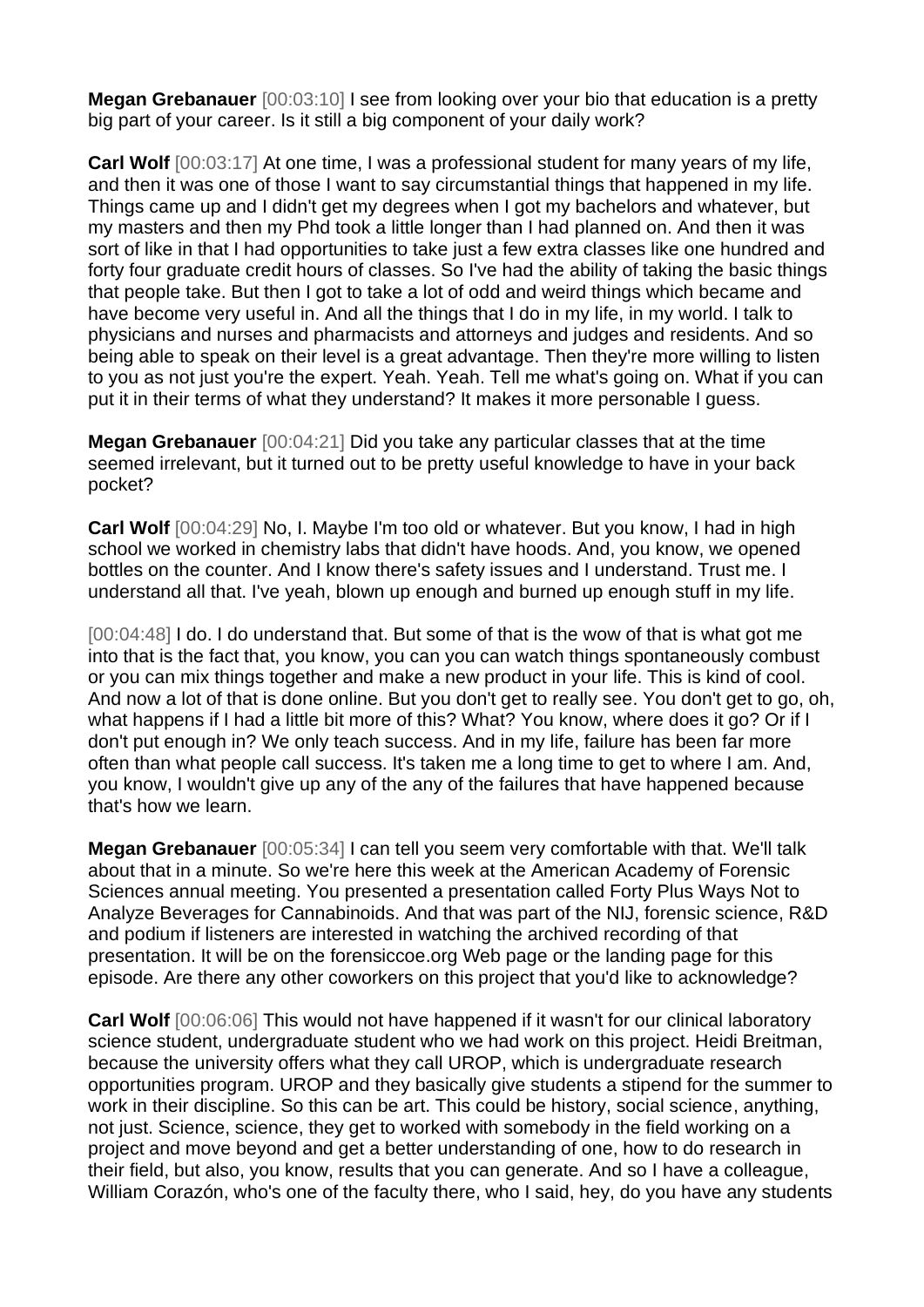for the summer? I got a project. And so he sorts through and goes, who's interested, who's not? And Heidi was like, I would like to do something for the summer. So I was like, cool. We have a cool project. Justin Poklus because he and I have been collaborating friends and collaborating for years on various projects. VCU and VCU Health and everyone else there that's sort of made this a possibility.

**Megan Grebanauer** [00:07:22] The title of your presentation to me is one of the more interesting ones I think I've ever seen in a program for a conference is being 40 plus ways not to do something. You're you're really laying it out there that this presentation is going to have a lot of negative results. And that's something you don't see too often. But it is debated in the scientific community is that we we tend to not disseminate or talk about things that didn't work. So why is it you felt it was important to bring that up here at the symposium?

**Carl Wolf**  $[00:07:51]$  You can thank my student, Heidi, for this one, because when she was working on it, she's like none of these work. And I'm like, oh, that's a perfect title. That's great.

**Carl Wolf** [00:08:00] And being a professional student for many years, I've seen lots of things that work and don't work. And I guess I'm not one to reinvent the wheel. I think there's far too many things that we do in this world that we end up reinventing the wheel because we don't disseminate information very well, whether it's positive or negative. You know, master students work on projects all the time and I'm involved with some of them and just all over the place where things don't work and that's OK.

**Carl Wolf** [00:08:27] But for your Phd Sorry, it has to work. And I understand that that's a great and wonderful thing. But when people publish things, they go, oh, we you know, we have a method for doing this. OK, but you didn't tell me what else you did to get to there. Or you maybe you said we did one or two things a little bit different, but no one tells you, you know, what the effects are of that. Because if I'm doing method validation, which is now a big part of everything we do, part of that is also, you know, can I tweak this one way or the other? What if I had a little more acid or a little more base or I add a little more solvent or, you know, what effect does that have? Do I change the P.H. a little bit? What effect does that have on my results? And that's really the more important thing because it talks about, you know, how robust your essay is. What can you do with it and what you can't do with it. So because this is a new field in the world of, you know, we've been doing drug testing and biologicals for years and you know, cannabinoids is a big thing. And in the food and beverage is becoming a very large part of the economy. But no one really knows what you're getting, you know. Now, people, I think, presume too much that the FDA slash some governing body is overseeing everything that's going on out there. And to my perception, that's not the case.

**Megan Grebanauer** [00:09:50] So let's talk a little more detail about the the goals of your project. Give us kind of in layman's terms, the big picture of what the purpose and the goals of this project you presented this week.

**Carl Wolf** [00:09:59] I'm sure this is a small part of a bigger project, as I said in the talk. The original premise was because this was before the impact, the Agriculture Improvement Act of twenty eighteen. My thought process on this was the fact that, you know what happens to soccer mom when she's bought CBD for her child who has epilepsy or something like that. And it works for the child and she's driving down the road and the police stop her for whatever reason that happens. And they go, what's in the car? And it's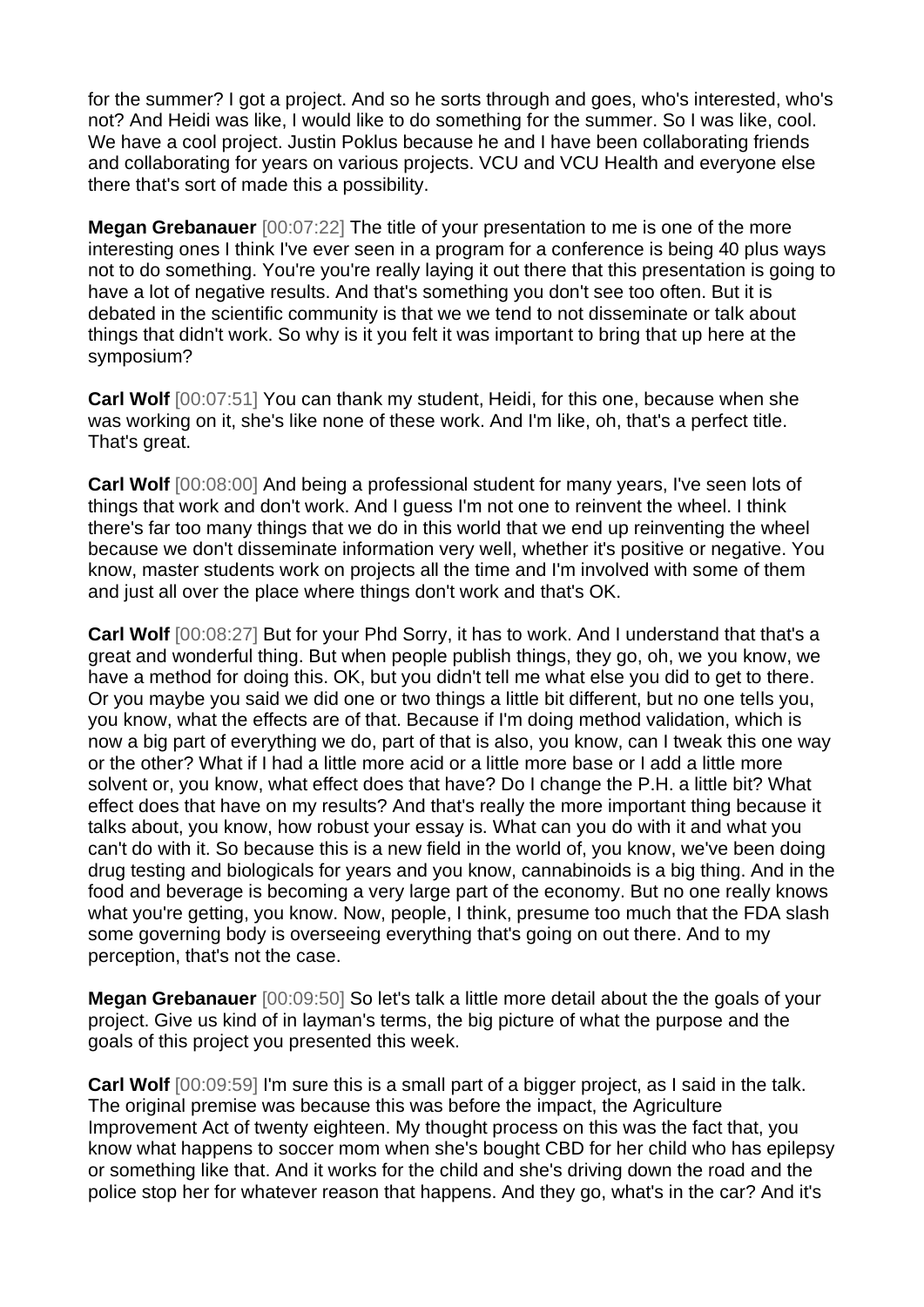like, oh, it's a CBD brownie. And the police at the time not understanding the difference between marijuana. Or she maybe she even said marijuana, Brownie, you send it to the lab and the lab goes, it's THC. Well, in Virginia, that's a schedule one. So that's a felony conviction right there, no matter how much is present in it. So I was like, I want to be on the defensive side on this one because I'm going to go. So how do you store these things? How do you test for these things, both by the officer and by the laboratory? And how do you know what's happened to this? And there's really there was nothing out there.

**Carl Wolf**  $[00:11:01]$  And I was like, this is going to become a big, major legal issue. And before it shows up on the 6 o'clock news in the morning news as this is the worst thing in the world and laboratories don't know what the heck they're doing. I wanted to, I guess, set the record straight from the beginning not to go back and have to fix this later.

**Megan Grebanauer** [00:11:20] So you set out to develop methods for measuring how much of the different THC and other cannabinoids are present and things besides urine and blood and the plant itself. But the cookies and the brownies and.

**Carl Wolf** [00:11:33] Correct.

**Carl Wolf** [00:11:34] Beverages came apart when the Agriculture Improvement Act occurred and suddenly it went from my local pulls food store of a little box on the counter that said CBD that was locked up to suddenly displays and aisles and it's everywhere. And I was like, this is going to be another problem. This is gonna be a big concern.

**Carl Wolf** [00:11:56] So why don't we go there?

**Megan Grebanauer** [00:11:58] Nice. And you managed to do it in one summer, the beverages portion?

**Carl Wolf** [00:12:01] Yes because we just did beverages.

**Megan Grebanauer** [00:12:03] Well, props to Heidi. She must have been very busy because that's a lot of work in a short amount of time.

**Carl Wolf** [00:12:09] She worked in a lab before she went back to school. So that was the nice thing about having that.

**Megan Grebanauer** [00:12:14] Where are you in the bigger project? When did it start and when do you expect it to end?

**Carl Wolf** [00:12:18] Funding officially started January 2018. And next month we will be doing the one year stability study of our homemade brownies. Gummies and dark chocolate, one year stability of our cannabinoids. The last analysis for the acid portion of that will be finished in the middle of March. So I will then be writing up my final summary to send to NIJ, then working on the manuscript to be hopefully out the door before the end of June when the funding officially runs out.

**Megan Grebanauer** [00:12:52] So in your presentation, which was specifically about the beverage analysis, you were you were looking at a way to compare different extraction methodologies and how to no one worked well and one didn't work well. And you use some terms. It's called matrix effect and process efficiency. Can you explain what those are for the listeners?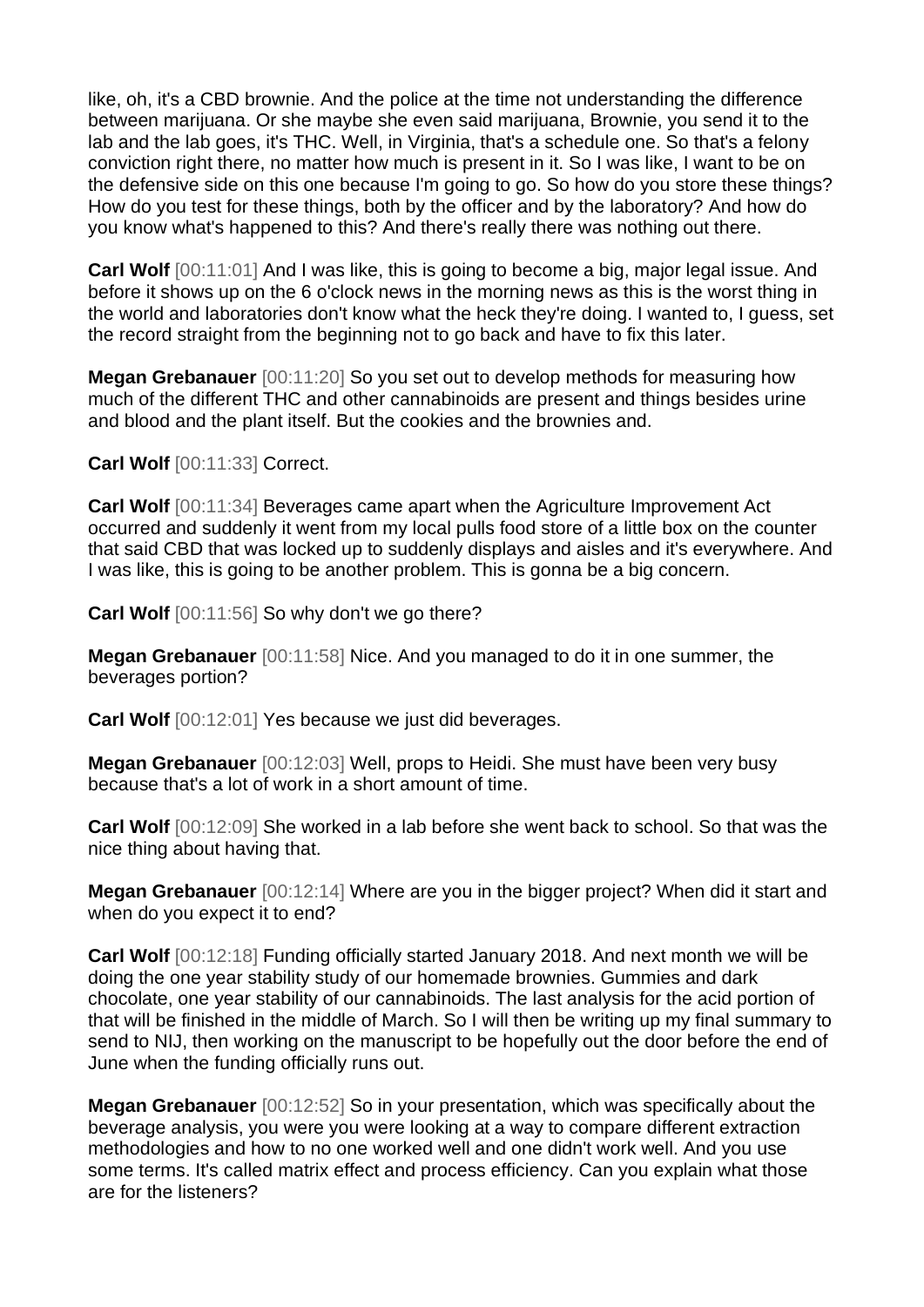**Carl Wolf**  $[00:13:12]$  So a matrix effect is what is the matrix slash whatever your compound of interest is in, how much effect does that have on your analysis? Does it improve your detection of your stuff or doesn't interfere with it? Because in most things we do in the toxicology world, the compounds we're looking for are in miniscule decimal point percentages of what we're actually looking for, the needle in the haystack. So just that needle, how do you get rid of the whole haystack so you can only see the needle? And that's really matrix effect is how much does that haystack affect your analysis? And then the recovery is OK. How many needles do we really and we're really in that haystack. So do we get them all out or do we get most of that out? Theoretically, we should be able to get rid of all the matrix and recover all of our compound of interest. But we know in science that's not really a realistic possibility. So we work with what's acceptable. We accept ideally about plus or minus twenty five percent effect on over matrix. And our process efficiency is how well do we extract and clean up everything? And we'd like that to be 100 percent, but we know that it can be. We go with seventy five to one hundred twenty five percent to give ourselves some leeway to say, hey, this works or doesn't work. That's ideally in practicality because we're working with things that we have never or very few people have ever worked at. I use the philosophy if you can get in the end, get about 50 percent of what you're looking for. That's good. If you can't get half, try something else. There have been a few compounds we have tested in the past where 20 percent was the best. We were trying to do lipid filling compounds out of brain tissue. And that's not getting fat out of fat. It's not an easy thing to do.

**Megan Grebanauer** [00:15:03] So how do you actually measure these things in the lab?

**Carl Wolf** [00:15:05] We have a UPLC triple quad system that we use for all of our other opiate and cannabinoid testing. That's how we're doing them. It's probably a little overkill because most of these are in high concentrations. So we're ending up losing our samples in the end to some extent before we do the analysis. But you know, this is what we have. So you have what you've got. So as we do in all labs, we work with what we have. And, you know, if we get the opportunity that somebody wants to loan us or we have someone that we can collaborate with who has something else. The problem with cannabinoids are their schedule 1. So I can't just go, hey, can I send these over there for you to do the testing on? I'd love to. But besides federal. That's a university policy, right there.

**Megan Grebanauer** [00:15:53] Yeah. Researchers controlled substances. It does that does that is a hindrance sometimes. And who you can get to help you out and analyze and can receive the samples and work on it.

**Carl Wolf**  $[00:16:03]$  You didn't come to my world, but you know, nothing can leave here.

**Megan Grebanauer** [00:16:06] In order to accurately measure the extraction efficiency of all these different extraction methods. You had to prepare your own beverages that you know exactly what's in there, right. You can't say how well you took something out when you don't know what you started with. So can you talk a little bit about how you prepared the beverages?

**Carl Wolf** [00:16:22] The great thing about the Internet and students is that, you know, Heidi. And that's part of your the first thing we do is literature review what's out there, what's published, what have people done because. As they say, a lot of these people publish and go, we did this, OK, but what didn't you know, what did you do that you didn't work?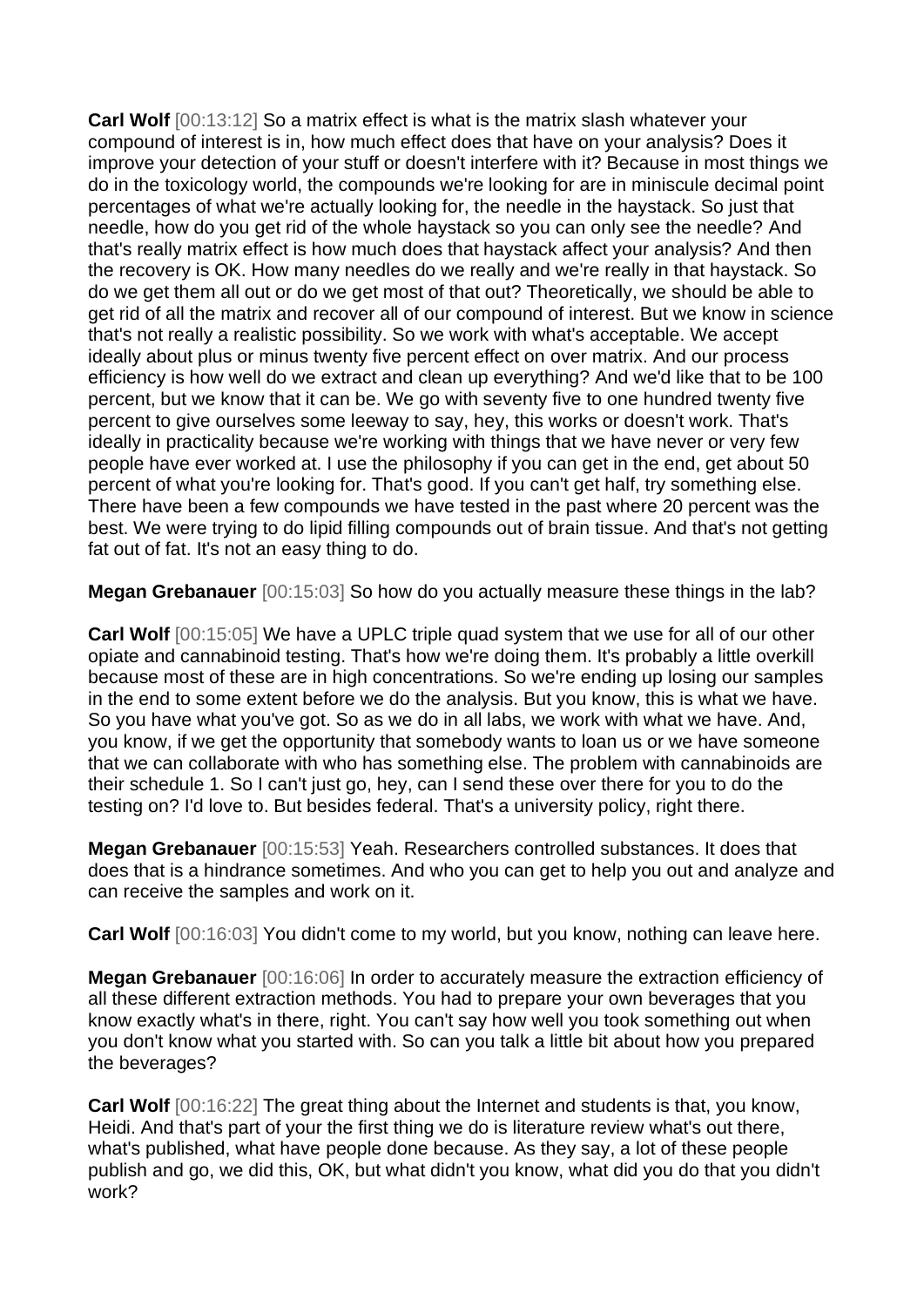**Carl Wolf** [00:16:39] And maybe this is the best you got, but I'd really like to know how you got there, at least some summary of that. So serving sizes, all the important thing in the world of food. And so we have five and ten milligrams of THC, which is California on all those issues, Alaska, Oregon, Washington State, Nevada now. And we had a size of THC that we wanted. So the next question is, what are we putting that in? In the Brownie world, it was like, OK, Duncan Hines Brownie. And. They had a size that was like cool and Haribo and some other gummy makers had a size for that. And chocolate was Hershey's and Nestle. Like, what do you consider a size? Beverages was like, OK, they come in all different things and we went to the FDA and was like, OK, labeling of beverages. All right. And I was like, OK, so what are what are people selling and what are people buying?

**Carl Wolf** [00:17:32] People buy their twelve ounce can of Coke, Pepsi, whatever the heck it is. Mountain Dew, Dr. Pepper. You know, it's like and things come in 12 ounce. And if you get a larger size, they still usually correlate it back to a 12 ounce serving. We were like, OK, that is what we have a basis that everyone can understand. The perception is this is a twelve ounce as a serving. So that was our twelve on serving, which is three hundred fifty four milliliters. So now we have five milligrams in three hundred fifty four milliliters of beverage, whether it's soft drinks or pop, brewed things like because as the common is now it's in tea and coffee cannabinoids and people are making beer and wine. So we were like OK, there's our three matrices, sugar brewed and fermented.

**Megan Grebanauer** [00:18:20] How did you get the cannabinoids into the beverages? Because they're not typically soluble in things that are mostly water and beverages are primarily water.

**Carl Wolf** [00:18:30] Yes. And thankfully, they aren't primarily water does well for us. So we had to make an emulsion. And my student did various research of seeing what's out there, what are people doing? Because as I was like looking at this taking a pharmacy class, I understand the emotions and how they make compounding formulations. And I was like, huh? So we're making mayonnaise. That's what we're really making a suspension. Well, we don't want a suspension. We want to. We want them. So we wanted to go and stay as to the best. We're making salad dressing and we creamy Italian, not just Italian dressing. So why are people using out there to get the cannabinoids?

**Carl Wolf** [00:19:09] You know, you have to get that mysel partition. So you're gonna have the basis to understand where you're going. So fruit pectin seem to be what a lot of people were using. And people use fruit pectin all the time for canning. However, finding fruit pectin nowadays is not the easiest thing to do. There's only it's only got a few spots on a shelf because people buy pre packaged. And I was like, who? We can buy a box of schur gel or something like that. But that's powder. That's too hard. We have to weigh that. But there's a liquid form and I was like liquids.

**Carl Wolf** [00:19:41] Excellent. Because we're working with liquids. So we got that. We tried to we tried some variations on that and was like the one that was online. And it's on the presentation. The blog site was like it seemed to work the best that we saw, just mixing them up and getting it to stay as an emulsion for the longest time so we could do sampling out of it. Granted, as we left it set it separated, but for at least for 15, 20 minutes or so, half an hour, I think maybe it was the longest. We got a solution that was hopefully homogeneous. That's where that came from, was just trial and error and we just used their proportions.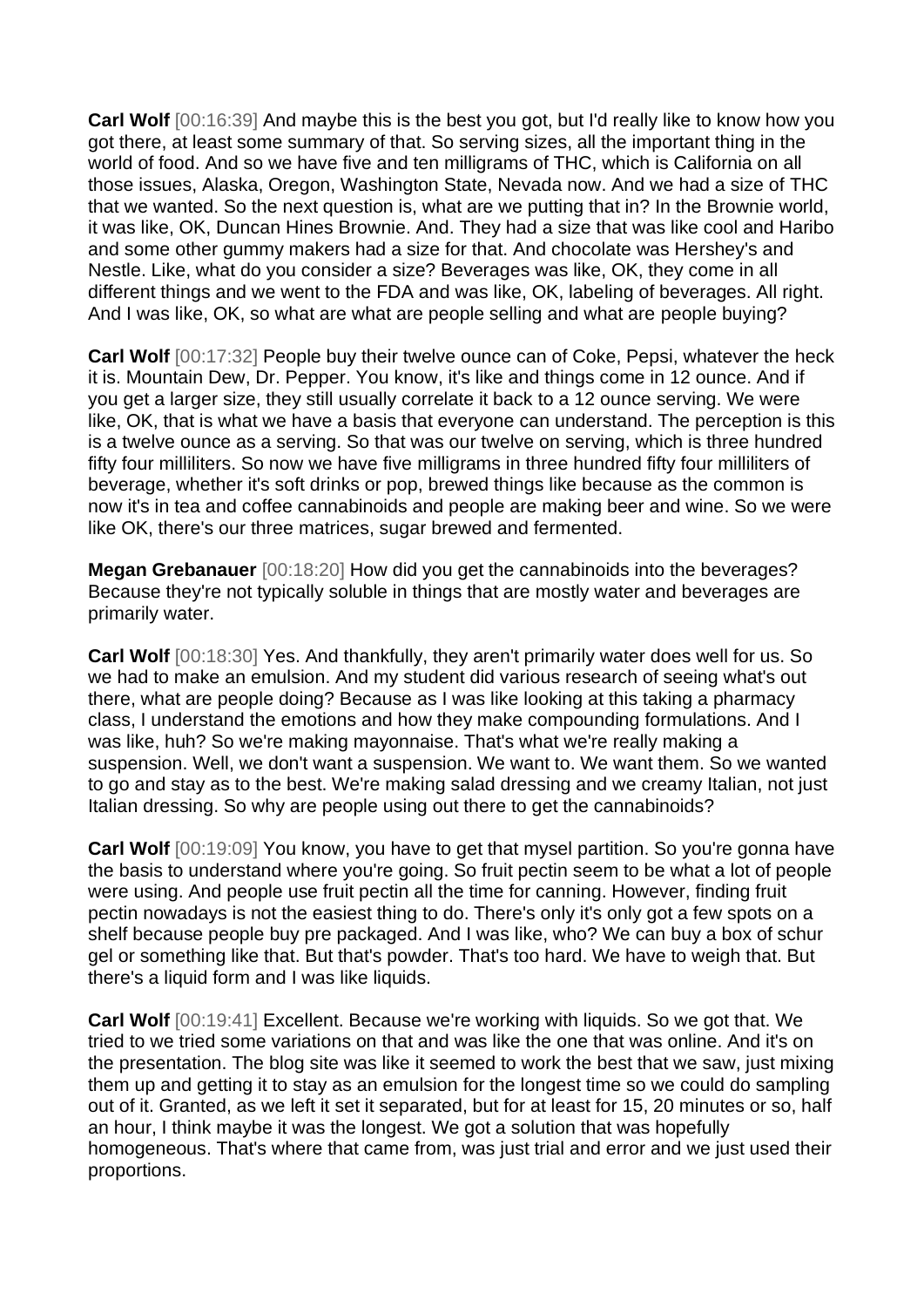**Megan Grebanauer** [00:20:18] Do you know, is that how the commercially available beverages are prepared or are they in emulsions?

**Carl Wolf** [00:20:23] Yes, they are. When I was in Seattle doing the liver talk, that was I went looking at the dispensaries because we were in Seattle. And what else do you do now besides. Yes. Trying the other things. And it was I was standing there looking at some of the beverages in the aisles. And the one gentleman came up to me who worked there and said, I've noticed you've been standing here awhile. It's like, yeah. And I explained to him, why was it because that's really cool? I said, you know, I'm just looking at your products and how these. And I was like, that's a suspension. And he's like, yeah, you have to shake him up to drink him. And I'm like, oh, okay. That makes sense.

**Megan Grebanauer** [00:20:58] Interesting. All right. So you had to buy the cannabinoids. Make the emulsions, add them to your beverages. So I know from my own experiences that buying cannabinoid standards can get pretty expensive pretty fast. Did you incorporate that into your experimental design or any strategies to kind of keep your costs down?

**Carl Wolf**  $[00:21:17]$  Yes. So that was that was the original the original thought process. We put money in the grant because standards we knew were going to be the most expensive thing for us to get. And that's a big part of our process, how we work that in there. One of the original thoughts was, oh, well, some of this stuff we could like buy online, like CBD, well, CBD was not available when you first started this online or any in any of the stores. They said hemp oil. But then there was a little disclaimer that this contains no phyto cannabinoids. So we're like, that's worthless.

**Megan Grebanauer** [00:21:48] Not going to help.

**Carl Wolf** [00:21:49] And, you know, you can get a number of things, but it's gotten. I will say in the last six months or year, it's gotten a whole lot easier to buy stuff. But we're on the back side, not on the front side. So we were purchasing them as certified standards. That's still an issue of buying any of these in labs. Trying to do this is how do you get referent enough referrence material, not just to make your calibrator, but to make your control materials too. Because most people go, oh, I want to make enough. That's going to last me six months or a year. Well, what has come with that is, is that we realize that we have serving sizes and we have sampling sizes. So we want to make our sampling, our proportion of our control not much bigger than our sampling size so we can freeze them, slash whatever store them. And that's part of the stability process going on. And what's the best way to store these things with beverages? We ran into the issue of cannabinoids are not very stable in beverages unless somebody knows something or maybe it's the way we prepare them, whatever. But our high sugar content products, cannabinoids within and in less than a week were not really detectable out of the nine. We looked at. And the alcohol in the fermented lasted at least up to about 10 days. We didn't do any testing beyond that because the summer was over and we still have some in the refrigerator and maybe one at some point in time, Heidi, you'll be able to come back as part of her spring semester. She's got a couple of days and we'll run a batch of those and see how they look six months later. But we noticed that right away because we would make a batch to do our effects, to look at the effects. And she would be like, this isn't working. And I'm like, did you make it fresh? Because now I made a big batch. And, you know, we're running for a couple of days and it's like it's not working.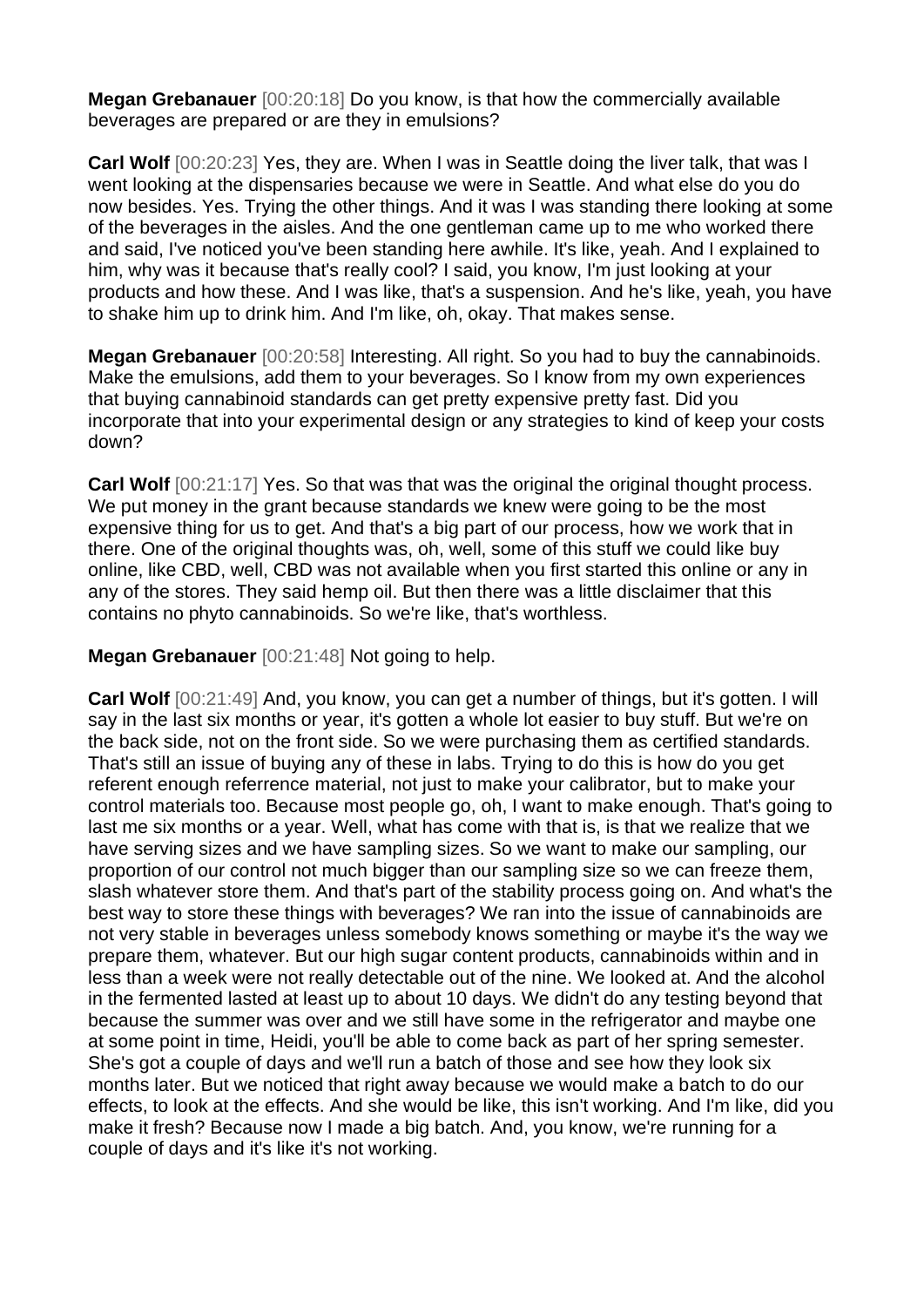**Megan Grebanauer** [00:23:39] So you had to make fresh batches each day for extractions?

**Carl Wolf** [00:23:43] For doing the matrix effect and process efficiency, yes.

**Carl Wolf** [00:23:47] When we did our method validations, we did the calibrator is fresh every day and then our control materials will run as stability issues. We ran those. We made them up and stuck them in the refrigerator because nobody really freezes these things. And we left them out on the counter and we didn't see much difference between that and refrigerated. So it was like, okay, just keep them in the refrigerator.

**Megan Grebanauer** [00:24:08] All right. So how did it go when you tried 40 things that didn't work? Did you ever find anything that did work?

**Carl Wolf** [00:24:14] Yes. Well, we found two things that worked. One, there's a paper out there published on doing it by methanol and just doing a methanol dilution and running it. And that's why we do this, is to look not to debunk people's things, but to go. OK, how does this how is ours better? Because you're never going to paper published unless you're better than someone else.

**Carl Wolf** [00:24:36] That's just something unspoken rule. So, you know, we did methanol and what we saw was our process efficiency on this because we're just eluding them was about 20 percent overall. Three matrices we looked at, which I go.

**Megan Grebanauer** [00:24:52] So that means you're only able to get out 20 percent of what you know you put in.

**Carl Wolf** [00:24:57] Or the effect the appearance of. Yes. It appears that you only got about 20 percent of your compound out. So whether that's that you had so much suppression of it from the signal that maybe you got 100 percent, but you've got so much suppression that you didn't get to see it or you truly only got 20 percent out. That was an issue. But we were like, okay, if that's the best we can do, then that's what we have. The problem we ran into as we were doing fruit drinks as methanol dilution doesn't get rid of all the pulp and all the other crap in there and it doesn't centrifuge out either. So now you've got to go to another step and you've got to filter it or you've got to run it on your instrument and hope that you don't plug it up. And I've already plugged my instrument enough times over the years to go, that's not going on my instrument.

**Carl Wolf** [00:25:45] And now we're doing a two step process. So now we're diluting and filtering. So what do we just do that together? Keep it simple. In for laboratories doing this testing if it's a 10 step process. I don't see most forensics, government, whatever, you know, private labs going. We're not gonna spend all day to do an analysis. We want something that's simple, simple and quick to do sample prep, throw it on the instrument, and if it takes five minutes, two minutes or an hour to run the samples. So what, we're going home. We'll pull them off the next day and we'll crunch the data and get it. So that's mine is how fast can we work on it. But get a method that works, really. What we found that was work because we had them from a project from eight or 10 years ago was the United Chemical Technologies fastcolumn. It's proprietary, so they won't tell you what's in it, but they have what we call a green and a black column. That's the labeling on the tube. That's all. Green light green. The green one we know is for acid and neutral extracts, and the black one is for a basic neutral extracts. So most people use the black column because those drugs are bases and we compared those in the initial work on this and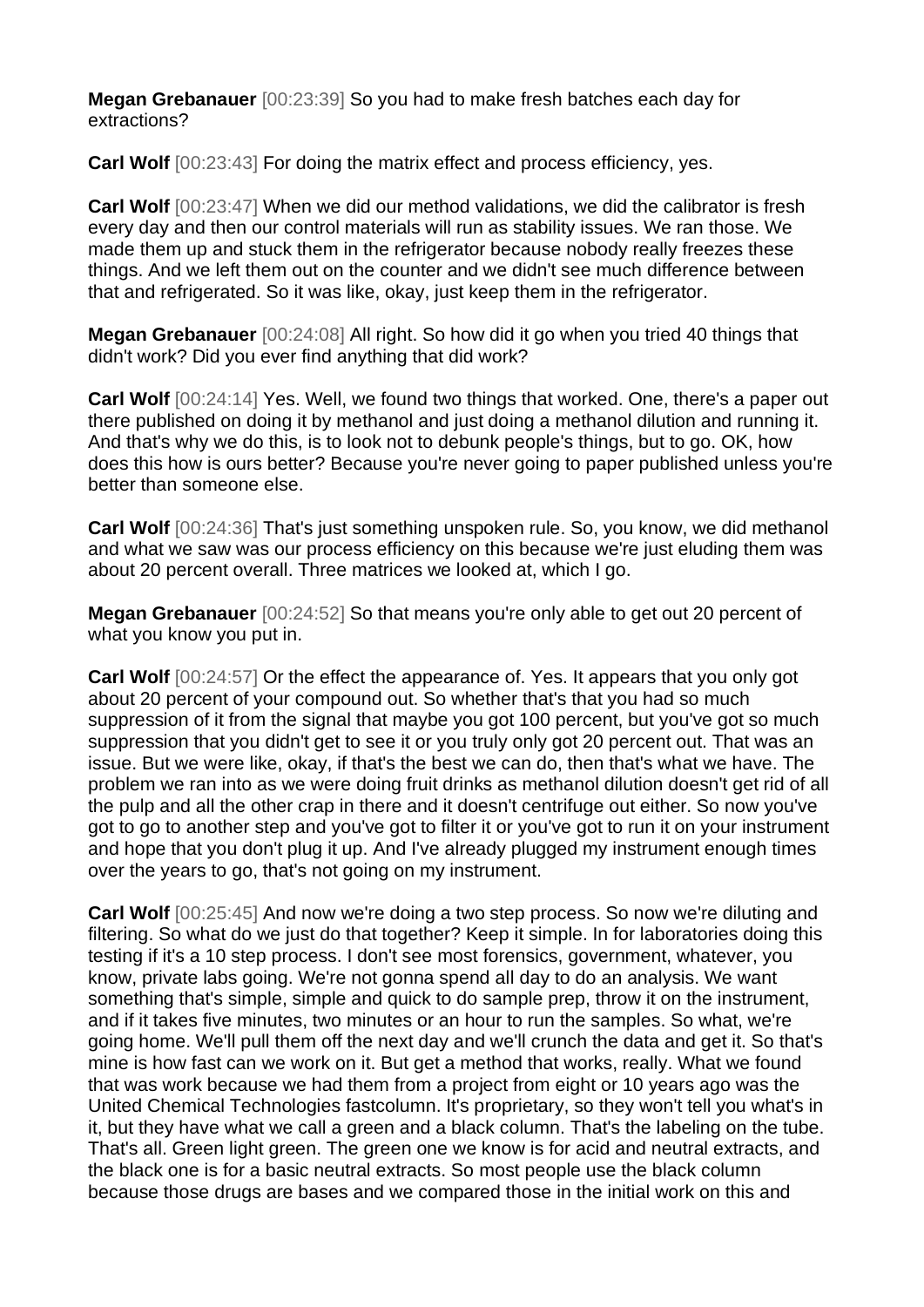doing gummies and they worked really well. They had similar comparisons when we did Sugar content things in high sugar content. We ran them on our chemistry analyzers and it's like, oh, the sugar is gone. Awesome. This is great. So we had some previous experience with it in my one student at the time presented at at the academy meeting. And it worked well. And the really was the only difference we saw between the two columns was the Green column did not take out our rude red food coloring, whereas the black one did. And I'm like, OK, so if there's color left, then something is not taken out of it. When we looked at it for doing beverages, we didn't see any difference with color. But what we saw a big difference was was sugar content. So sugar is the hardest of the beverages to analyze. Of the three, it has the most matrix effect and it has the most ion suppression both ways.

**Carl Wolf** [00:27:58] It enhances your signal in some cases and it depresses your signal in other cases and compared to the other two. And as I'm looking at this, as we did with the other edibles, is when samples show up in your laboratory, you don't some you don't know right off the bat what it is.

**Megan Grebanauer** [00:28:13] Right. It doesn't come with a nice little tag. That says exactly what you're analyzing.

**Carl Wolf** [00:28:16] So when we were doing the edibles, parson, my student was like, well, let's do this and this and this. And I said, no, they all have to work together. I said, because what do you do with the chocolate chip cookie? I said, better yet, what do you do with a chocolate chip cookie with gummy worms in it? You can't pick out the parts and then figure out which one has the cannabinoids in it. It's as a the law is written as total content. So you got to grind the whole thing up and analyze a portion of that beverages people make. You know, people put sugar in their tea and then their coffee. You don't get to choose what's in there and you can even have Irish coffee or whatever you want to call it, you know. So you end up with this mixture of all three common matrices that you have to run into. So your method had better work for all three of them or it's not really useful.

**Megan Grebanauer** [00:29:04] How many individual methods do you think it's realistic for an analytical lab that's going to go into business or a publicly funded lab? Can you see me analyzing these edible products? How many different methods do you think they'd be willing to implement for this analysis? Do you think they would? If it's more than one, they're they're not going to do? What did you think about that? One for solids, one for liquids.

**Carl Wolf** [00:29:26] I think that's what you're gonna have to do, because when you do in the biological world, you still have to do some kind of sample preparation on your liver tissue before you can add it to your urine and blood test. So, you know, that's still two tests. Must there's something else coming up? Yes. If you want to do food and we'll just use food as a general thing if you're. Because we don't have to deal with gases too much in food. The original elements, solids and liquids, you're gonna need to have two different methods because they don't act the same.

**Megan Grebanauer** [00:29:59] So in the results you presented, it was it was fairly common and even the extraction methods that didn't work out so well. Yeah, your bread and fermented beverages seemed to track pretty close like they had similar performance. And then the high sugar ones were either way, way better or worse than that. What is it about this high sugar things? Do you think that might be interfering or causing that discrepency?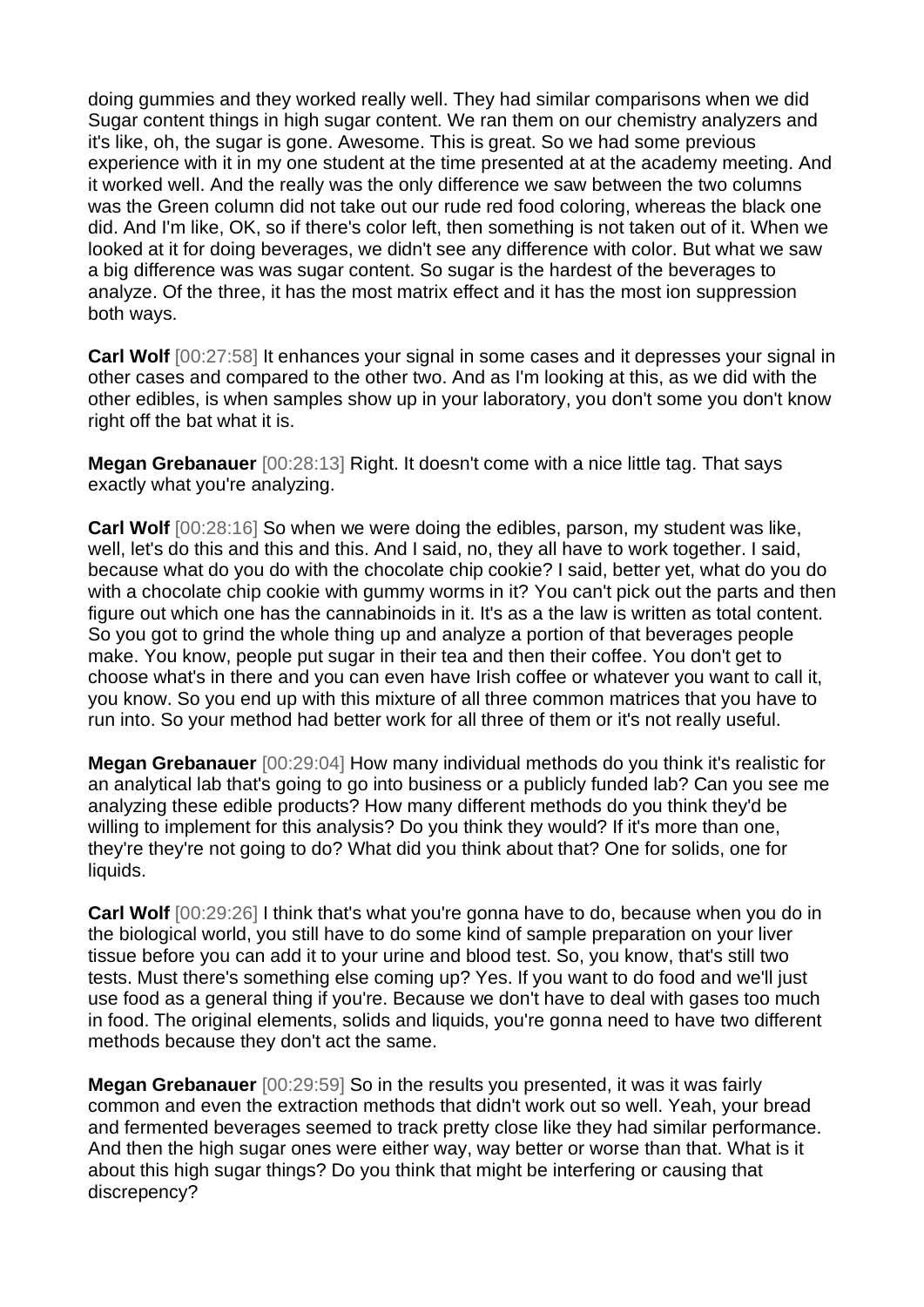**Carl Wolf** [00:30:20] Perceent sugar content.

**Carl Wolf** [00:30:23] I think because sugar is such a big molecule and sugar is such a large portion of this, we didn't do anything like distilled spirits for our for our alcohol. We were doing what's classified as beer. So things between about three and a half to maybe seven or eight percent alcohol. We did a couple of wines, too, so we were in the 12 to 15 percent brewed. Ah, you know, it's whatever tannins and slash, slash, whatever is coming out of the coffee bean or whatever your plant material is. So the content is not that high. It's probably I don't remember the amounts, but it's, you know, 90 some percent water with flavoring, slash colorings in it, alcohol. You kind of have the same kind of thing. You're in the 90 percent, 80 something within your wines that it's water with sugar content foods. The sugar is a high proportion of read, the label is a high proportion or sugar is a big molecule to compared to small molecule. So it has a large effect on what's going on. We can't. We ran a couple sugar free things to. We saw sort of in the middle. So it's probably, you know, some of those are fairly large molecules when you think about it compared to something like an ethanol molecule.

**Megan Grebanauer** [00:31:43] So I think they had artificial sweeteners instead of sugars?

**Carl Wolf** [00:31:44] Artificial sweeteners too. Yeah, we didn't see as bad an effect, but it wasn't as good or it wasn't as consistent. I want to say with, say, with the brewed in the fermented somewhere in the middle. So that was like, OK, then that was better going. Look, let's just deal with true sugary drinks. And some of those were generic and some of those were brand names. We looked at about 12 or 15 different things on the market and made our own concoctions in them and saw some that some that worked better than others. And that's my thing is I think it's just the fact that you're dealing with just the pure size of trying to clean up that much of whatever it is in there and get rid of it.

**Megan Grebanauer** [00:32:26] So what's next for your research? She mentioned you've got some final one year stability time points coming up. But what's the next phase for you?

**Carl Wolf** [00:32:34] My funding ends in June this summer. Hopefully, I have to. I might have three students coming to work on emerging opioids and fentanyl analogs. So the CDC commissioned surreally and came in chemical to make opioid and emerging fentanyl analogs.

**Carl Wolf**  $[00:32:58]$  Maybe this is my perception, but I thought we were supposed to get a method along with the standards. Maybe I read something wrong a long time ago and that's like I say, my perception. But I have the standards, but I have no real method and no one's really published anything other than, you know, a case where they said, Oh, we did this or that by whatever method they used. So we have no way to screen for two hundred and twenty some compounds and really see if they're what's going on out there. So what I have a couple of students this summer come work on is that they were going to develop an LCMS method for screening because the quantitation of these in a person is it's there and you're dead. Wow. That's not a you know, that's not a big leap of faith anywhere, especially if it's the only thing or one of a few things present in there. Wow. That's pretty simple. But, you know, how can we screen for these? So initially, we need to literally infuse these and figure out how to chromatograph quickly, separate them because a lot of them are isomers of each other. Isobars and you're going like mass spec. A simple molecular ion is not going to do this. Like I said, I have a couple of students working on this and this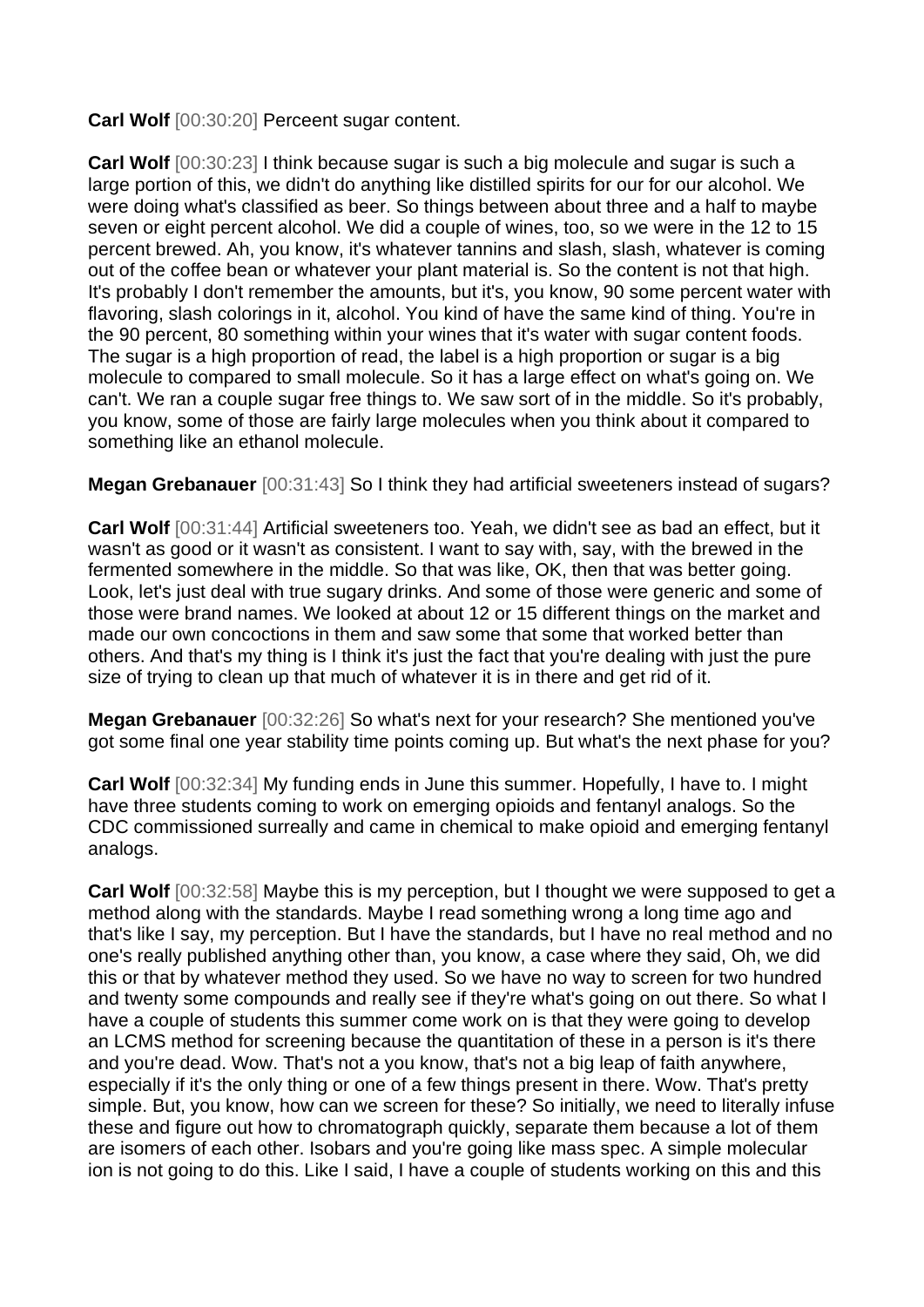is our summer project is to come up with a I'm going to say hopefully a method, but I'll be really surprised.

**Megan Grebanauer** [00:34:21] Wow. Very ambitious.

**Carl Wolf** [00:34:24] You know? Shoot high and then drop on back, but maybe two or three different things or an initial, hey, this is how we can screen for all these. We may not be able to distinguish X, Y and Z compounds, but if there's something there that eludes at that time period and has this similar molecular fragmentation, that it's one of two or three things. And then you can go. OK. Now let's take that because it's a screening technique and push it and figure out which one it is. If you care. So that's that's the process. And where it's becoming important is this is funny, you know, coincidence. Things are med talks. Folks in the E.R. department guys said, hey, we need somebody to do testing for new fentanyl analogs out there on the market or not in the market that are happening because we're a level one trauma center. And being from Richmond, you're on ninety five. So everything from Miami to Boston stops in Richmond at some point along the way. You know, what they're seeing in their patients is that typically a patient on an opioid gets a shot in Narcan and you wake up and hit Fenton or heroin has been very big enrichment for years. And then in September of 2016, fentanyl started getting cut into our heroin. And what they've been seeing with this is not just fent, no fentanyl analogs is. So patients get a shot of Narcan or whatever in the field. They kind of wake up, they bring him in, they're out again. They give him another shot. They wake up. And if it's just heroin, that's usually enough for the patient. Then observe them for several hours and then they come back and they recover and they're cognizant and they release them. But what they're seeing now with patients is as they come in or they get a shot of Narcan or two in the field, they give them a couple of shots in ED and sometimes they even have to hook them up to a Narcan drip and then they get admitted to the hospital. And now you're dealing with patients that are they're not responding as quickly as they would with heroin.

**Megan Grebanauer** [00:36:18] It takes a lot more resources?

**Carl Wolf** [00:36:19] And it takes a lot more resources and time. And so they're like, can we figure out a way to test for this? And maybe we can come up with a scenario of boom. If the patient comes in and you get him a couple of shots of Narcan and they don't wake up or they kind of do, sort of a retrospective back look and go, OK. These patients need admitted to a ward slash unit and they need to be maybe on Narcan or maybe they find out that something else works better afterwards as to treatment protocols for these patients. And I said, oh, we got these two hundred and some standards. This would be cool. We could work together on this because they're like, we don't want to quantification. We just want to know, is it there or not? And I said, perfect. This is what I want to work on also. So we're waiting and working on IRB approval. I need to have a method. So that's that's the new research project.

**Megan Grebanauer** [00:37:11] So how convenient. When your funding runs out, you'll have time to work on that.

**Carl Wolf** [00:37:13] Yes, exactly.

**Megan Grebanauer** [00:37:15] Well, there's always a silver lining.